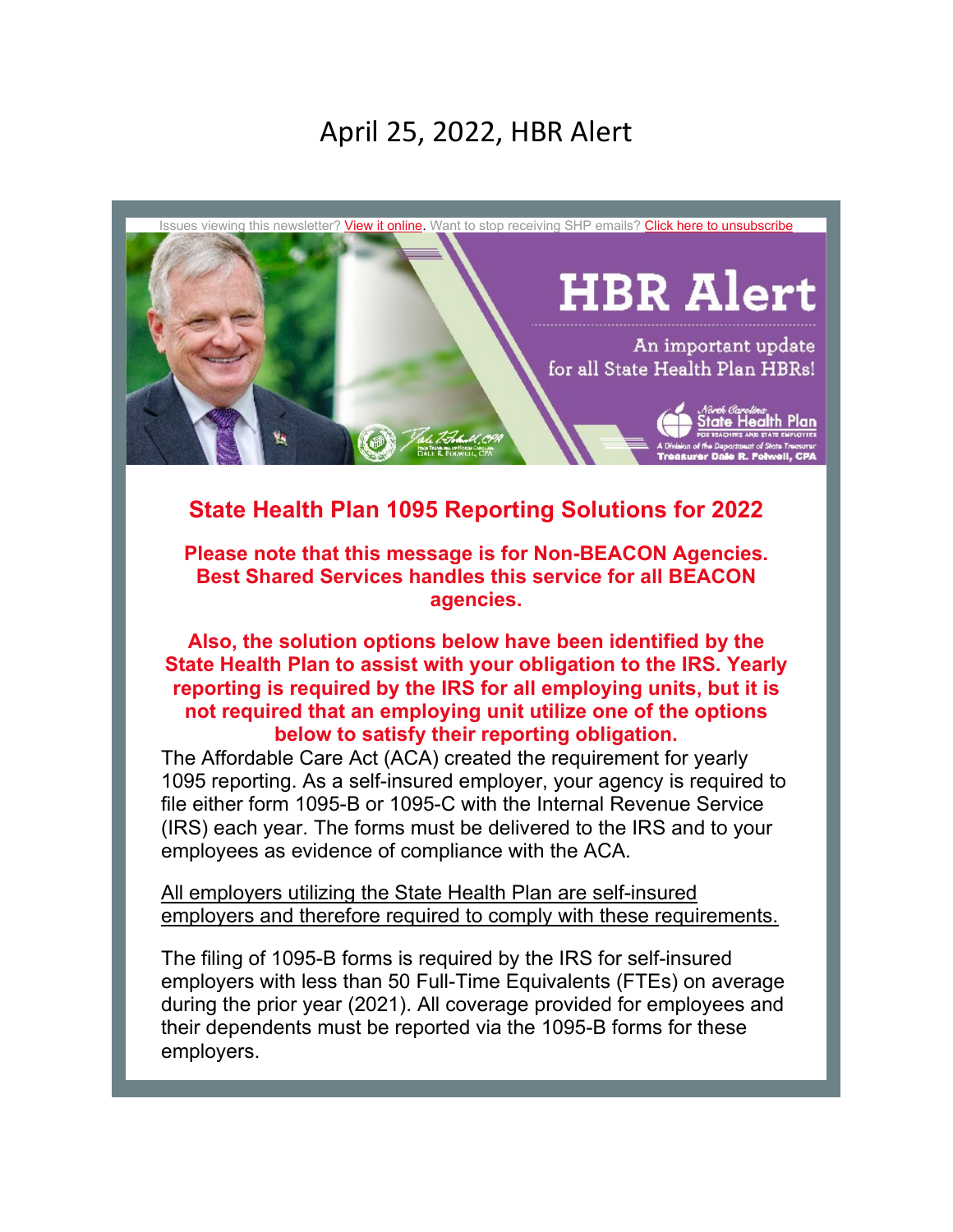The filing of 1095-C forms is required for employers with 50 or more FTEs on average during the prior year (2021). A 1095-C is filed for each full-time employee who worked for the employer during the year, indicating all offers of coverage in Part II of the form. Also, for selfinsured employers, all coverage provided for employees and their dependents must be reported on the 1095-C forms in Part III.

The State Health Plan has identified solution options for those employers looking for a complete or "Full Service" solution and for those who only need the data to support their own reporting solution. A description of the solution options is below.

The Plan is accepting sign-ups for the "Full Service" solutions. Please respond to [ACA@nctreasurer.com](mailto:ACA@nctreasurer.com) before **July 31, 2022**, if you wish to participate. Please indicate which solution you need, 1095-C or 1095-B. If you need the 1095-C solution, please also indicate if you would like to purchase the optional, add-on Data Support service, as described below.

If we do not hear from you, we will assume you are "Data Only" and that you have identified your own reporting solution.

#### **1095-B (Less than 50 FTEs on average in 2021) Full-Service Solution** – **\$625 per Employer**

- The Plan to provide formatted data to the ACA vendor (ACA-GPS acagps.com)
- ACA vendor prints and mails forms to employees by 1/31/2023
- Data Corrections Period  $2/1/2023 3/15/2023$  for any discovered errors
- ACA vendor submits data to IRS electronically by 3/31/2023
- State Health Plan bills the employer for \$625 by 3/31/2023

#### **1095-C (50 or more FTEs on average in 2021) Full-Service Solution** – **\$6.50 per 1095-C plus Postage**

- Active Employee Data Available via Self-Serve Report on the ACA Reporting Menu
- COBRA Data The Plan to deliver data to employers by 12/9/2022 in Benefitfocus format
- COBRA data loaded to Benefitfocus via Upload tool or ACA Info screen by Employer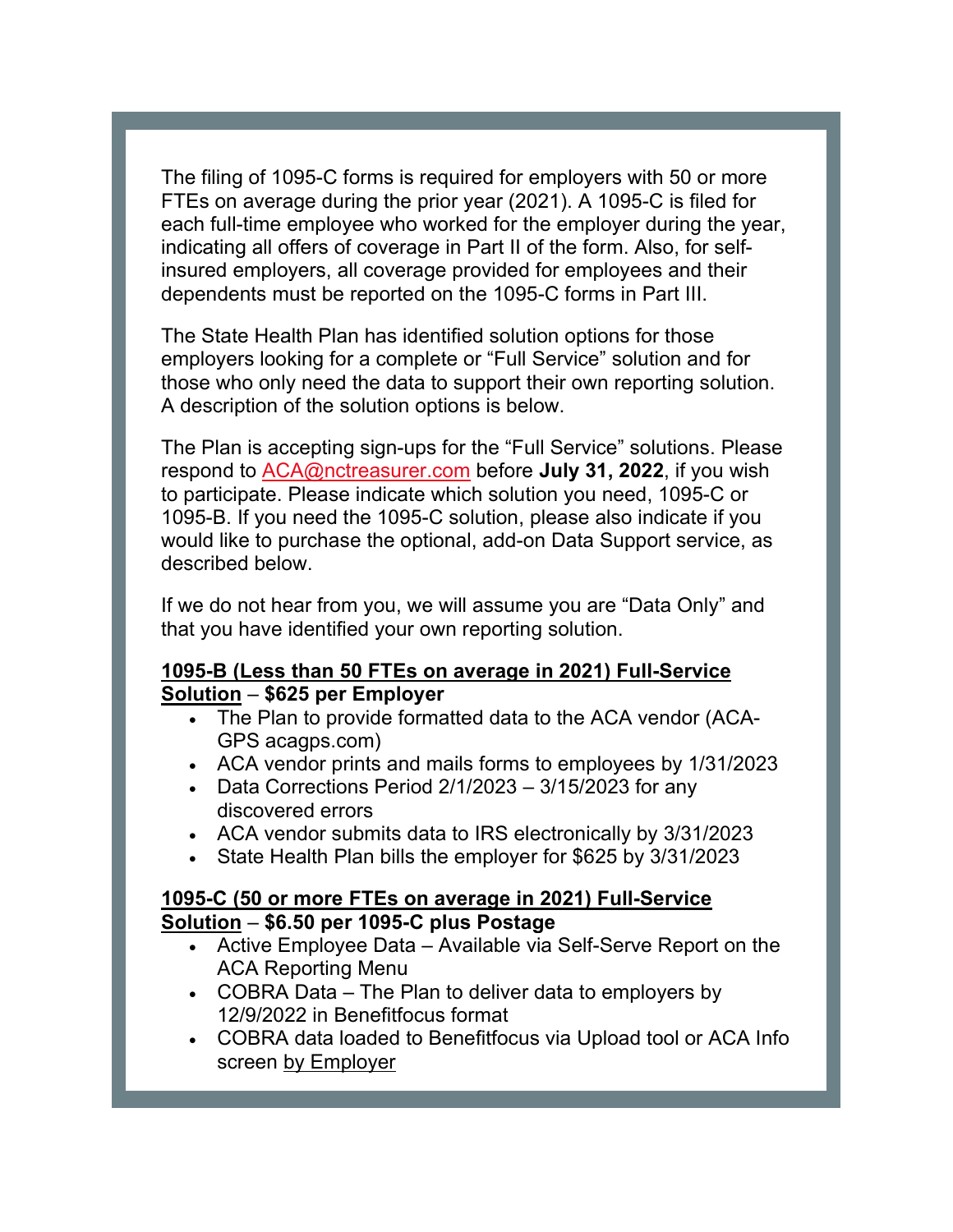- Part II and Part III data updated and loaded to Benefitfocus via Upload tool by Employer
- 1094-C filled out by Employer by 9/9/2022
- Cover Letter Supplied by Employer by 11/30/2022
- Employer Approves Data for Printing and Mailing by 1/6/2023
- Benefitfocus performs quality assessment of all data
- Benefitfocus prints and mails forms to employees by 01/31/2023
- Employer makes corrections to data, based on employee feedback
- Employer Approves Data for Transmission to the IRS by 3/3/2023
- Benefitfocus performs quality assessment of all data
- Benefitfocus submits data to IRS electronically by 3/31/2023
- State Health Plan bills the employer by 3/31/2022 based on the number of forms filed

#### **1095-C – Data Support Option\*\* – \$4,500 (under 1,000 employees) or \$7,500 (over 1,000 employees)**

- \*\* This cost is in addition to the \$6.50 plus postage per form
- 1094-C filled out by Employer by 9/9/2022
- Employer works with Benefitfocus to create business rules for Part II Codes (State Health Plan will provide Subject Matter support)
- Benefitfocus will update ACA Data according to the business rules. This includes the processing of COBRA data. Employer does not need to update or load any data when choosing the Data Support Option
- Employer reviews the data and provides final approval for mailing and IRS submission

### Data Only Solution – **No Cost**

- Active Employee Data Self-Serve Report on the ACA Reporting Menu
- COBRA Data State Health Plan to deliver to employers by 12/9/2022 in Benefitfocus format
- Employer utilizes the data to feed their identified reporting solution.
- This solution is available for all employers. No sign-up required.